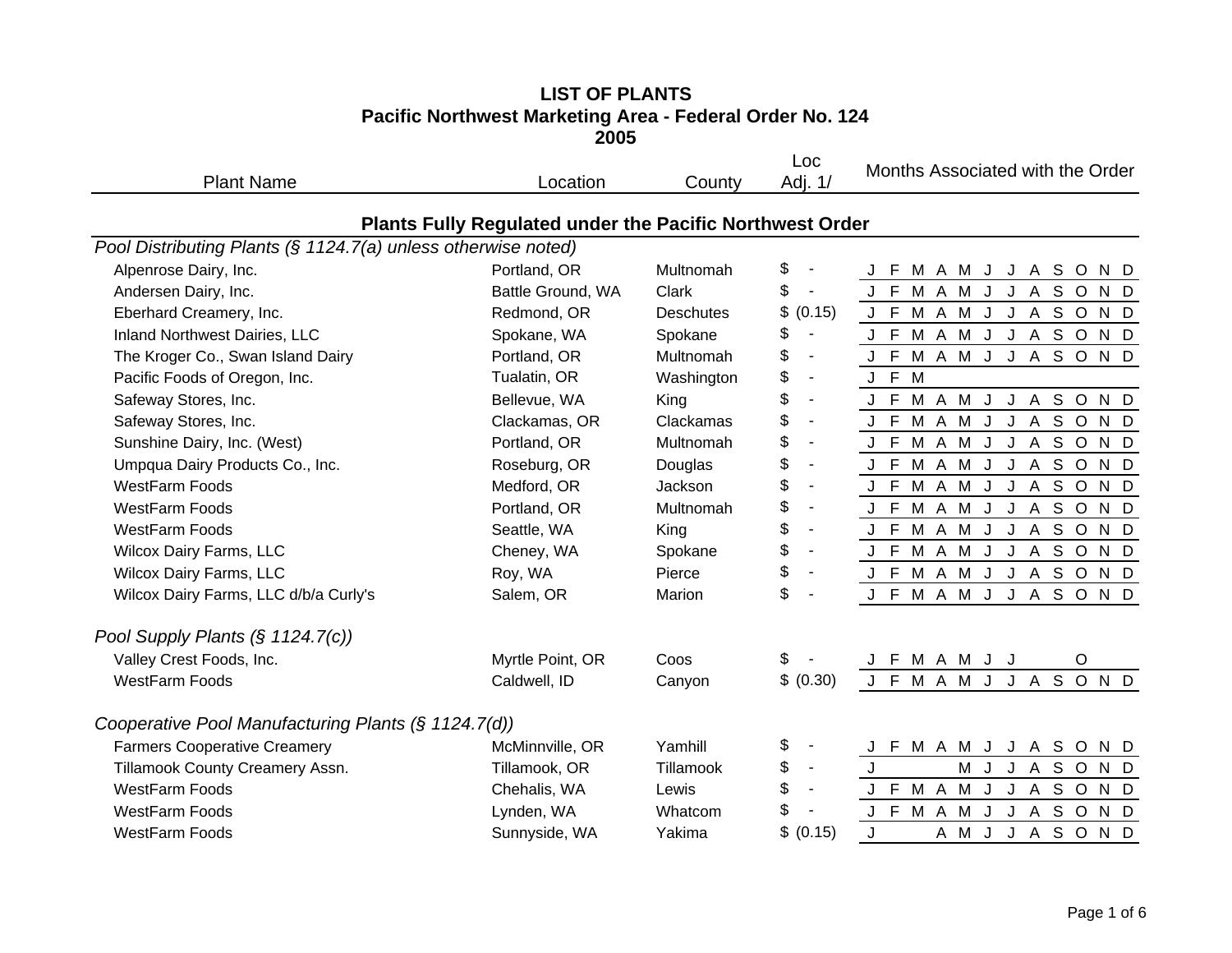#### **LIST OF PLANTS Pacific Northwest Marketing Area - Federal Order No. 124 2005**

| <b>Plant Name</b>                                                  |          | Location                                                                       | County                 | Loc<br>Adj. 1/ | Months Associated with the Order   |
|--------------------------------------------------------------------|----------|--------------------------------------------------------------------------------|------------------------|----------------|------------------------------------|
|                                                                    |          | <b>Qualified Cooperatives under the Pacific Northwest Order</b>                |                        |                |                                    |
| Cooperative Associations (Qualified Pursuant to § 1124.18)         |          |                                                                                |                        |                |                                    |
| Dairy Farmers of America, Inc.                                     |          |                                                                                | Kansas City, MO        |                | J F M A M J J A S O<br>N D         |
| <b>Farmers Cooperative Creamery</b>                                |          |                                                                                | McMinnville, OR        |                | J F M A M J J A S O<br>N D         |
| Northwest Dairy Association                                        |          |                                                                                | Seattle, WA            |                | J F M A M J J A S O<br>N D         |
| Northwest Independent Milk Producers Association                   |          |                                                                                | Mount Vernon, WA       |                | J F M A M J J A S O<br>N D         |
| <b>Tillamook County Creamery Association</b>                       |          |                                                                                | Tillamook, OR          |                | J F M A M J J A S O N D            |
| Cooperative Reserve Supply Units (Qualified Pursuant to § 1124.11) |          |                                                                                |                        |                |                                    |
| Northwest Independent Milk Producers Association                   |          |                                                                                | Mount Vernon, WA       |                | F M A M J J A S O N D              |
|                                                                    |          | Plants Fully Regulated under Other Federal Orders Distributing or Transferring |                        |                |                                    |
|                                                                    |          | Fluid Milk Products into the Marketing Area (§ 1124.8(a))                      |                        |                |                                    |
| Farmland Dairies, LLC, d/b/a Parmalat                              |          |                                                                                |                        |                |                                    |
| <b>Grand Rapids</b>                                                | F.O. 33  | Grand Rapids, MI                                                               | Kent                   | \$ (0.10)      | J F M A M J J A S O<br>N D         |
| <b>HP Hood LLC</b>                                                 | F.O. 1   | Winchester, VA                                                                 | <b>Winchester City</b> | \$0.90         | J F M<br>$\mathsf{N}$              |
| Lifeway Foods, Inc.                                                | F.O. 30  | Morton Grove, IL                                                               | Cook                   | \$ (0.10)      | F M A M J<br>N D<br>J A<br>$\circ$ |
| Meadow Gold Dairies, Inc.                                          | F.O. 32  | Englewood, CO                                                                  | Arapahoe               | \$<br>0.65     | J F M A M J J A S O N D            |
| Morningstar Foods, Inc.                                            | F.O. 1   | Mt. Crawford, VA                                                               | Rockingham             | \$<br>0.90     | A                                  |
| Morningstar Foods, Inc.                                            | F.O. 126 | Sulphur Springs, TX                                                            | Hopkins                | \$<br>1.10     | J F M A M J<br>J A S O<br>N D      |
| Pride of Main Street Dairy, LLC                                    | F.O. 30  | Sauk Centre, MN                                                                | <b>Stearns</b>         | \$ (0.20)      | F M A M J J A S O<br>N D           |
| Schroeder Milk Company, Inc.                                       | F.O. 30  | Maplewood, MN                                                                  | Ramsey                 | \$ (0.20)      | N<br>J                             |
| <b>Shamrock Foods Company</b>                                      | F.O. 131 | Phoenix, AZ                                                                    | Maricopa               | \$<br>0.45     | J J A S O<br>N D                   |
| Steuben Foods, Inc.                                                | F.O. 1   | Elma, NY                                                                       | Erie                   | \$<br>0.30     | M A M<br>J                         |
| <b>White Wave Foods</b>                                            | F.O. 6   | Jacksonville, FL                                                               | Duval                  | \$<br>1.80     | N                                  |
|                                                                    |          |                                                                                |                        |                |                                    |

# **Producer-Handler Plants under the Pacific Northwest Order (§ 1124.8(b) & .10)**

| Aurora Organic Dairy                                              | Platteville, CO | Weld      | \$ 0.55   |  |  | J F M A M J J A S O N D |  |  |  |  |
|-------------------------------------------------------------------|-----------------|-----------|-----------|--|--|-------------------------|--|--|--|--|
| Graafstra Dairy, Inc. (d/b/a Country Charm Dairy)                 | Arlington, WA   | Snohomish | S –       |  |  | J F M A M J J A S O N D |  |  |  |  |
| Garn L. Gilbert, et. Al (d/b/a Country Morning Farms) Othello, WA |                 | Adams     | \$ (0.15) |  |  | J F M A M J J A S O N D |  |  |  |  |
| Edward and/or Aileen Brandsma (d/b/a Edaleen Dairy) Lynden, WA    |                 | Whatcom   | $S -$     |  |  | J F M A M J J A S O N D |  |  |  |  |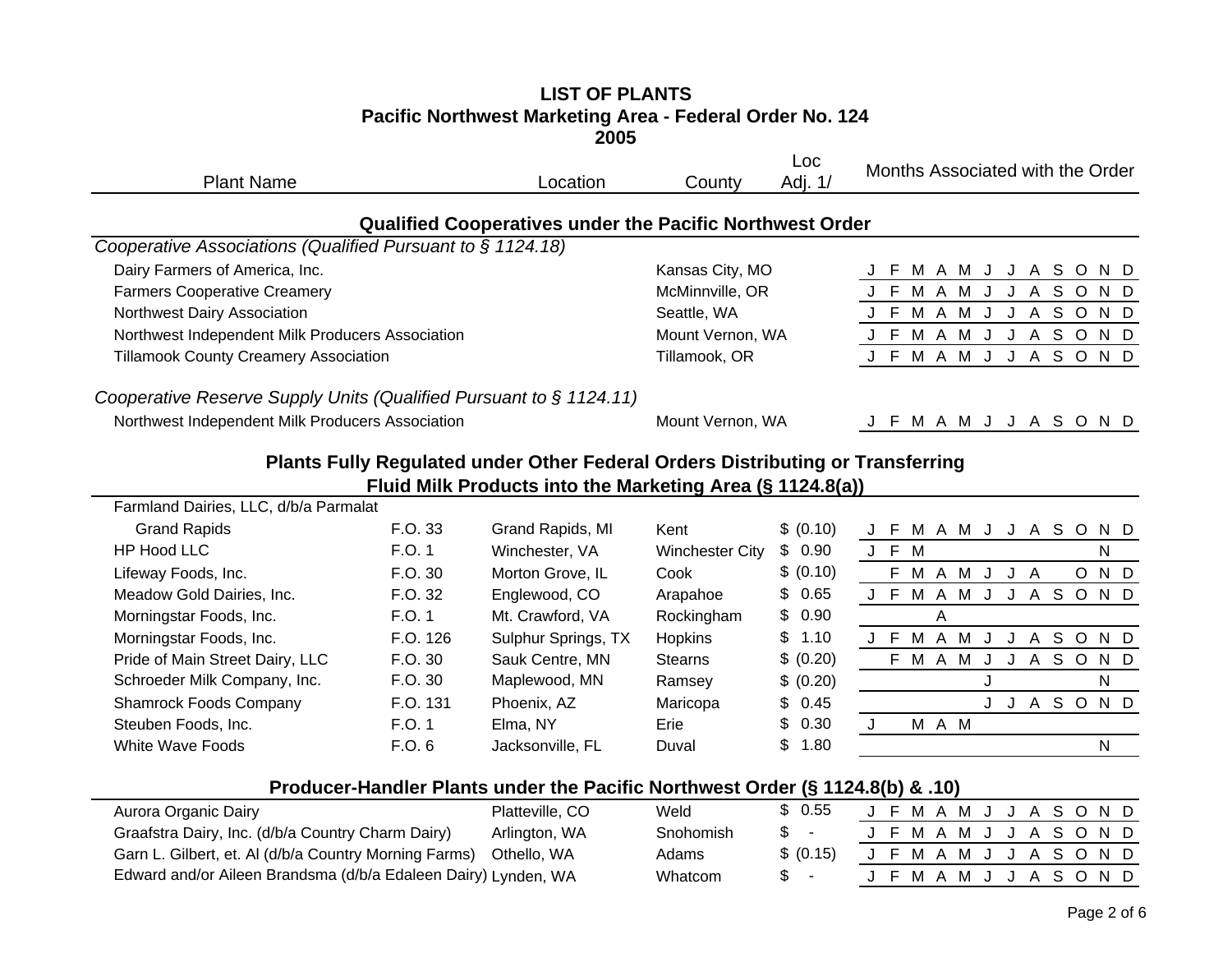## **LIST OF PLANTSPacific Northwest Marketing Area - Federal Order No. 124 2005**

| <b>Plant Name</b>                                                                         | Location                                                      | County           | Loc<br>Adj. 1/ | Months Associated with the Order         |
|-------------------------------------------------------------------------------------------|---------------------------------------------------------------|------------------|----------------|------------------------------------------|
| Producer-Handler Plants under the Pacific Northwest Order (§ 1124.8(b) & .10) (continued) |                                                               |                  |                |                                          |
| Faith Dairy, Inc.                                                                         | Tacoma, WA                                                    | Pierce           | \$             | J F M A M J J A S O N D                  |
| Lochmead Farms, Inc. (d/b/a Lochmead Dairy)                                               | Junction City, OR                                             | Lane             | \$             | J F M A M J J A S O<br>N D               |
| Robert J. Mallorie, et al. (d/b/a Mallorie's Dairy, Inc.)                                 | Silverton, OR                                                 | Marion           | \$             | J F M A M J J A S O N D                  |
| Noris Dairy, Inc.                                                                         | Scio, OR                                                      | Linn             | \$             | J F M A M J J A S O N D                  |
| Smith Brothers Farms, Inc.                                                                | Kent, WA                                                      | King             | \$             | J F M A M J J A S O N D                  |
| Partially Regulated Distributing Plants under the Pacific Northwest Order (§ 1124.8(c))   |                                                               |                  |                |                                          |
| Cacique, Inc.                                                                             | City of Industry, CA                                          | Los Angeles      | \$0.20         | J F M A M J J A S O N D                  |
| Country Classic Dairies, Inc.                                                             | Bozeman, MT                                                   | Gallatin         | \$ (0.30)      | $\mathsf{F}$<br>M A M J J A S O N D<br>J |
| Crystal Cream & Butter Company                                                            | Sacramento, CA                                                | Sacramento       | \$ (0.20)      | J F M<br>N D<br>$\circ$                  |
| The Dannon Company, Inc.                                                                  | Fort Worth, TX                                                | Tarrant          | \$<br>1.10     | J F M A M<br>J A S O<br>N D<br>J         |
| The Dannon Company, Inc.                                                                  | West Jordan, UT                                               | Salt Lake        | \$             | J F M A M J<br>J A S O<br>N D            |
| Farmdale Creamery, Inc.                                                                   | San Bernardino, CA                                            | San Bernardino   | \$<br>(0.10)   | J F M A M J J A<br>SOND                  |
| Gossner Foods, Inc.                                                                       | Logan, UT                                                     | Cache            | \$             | M A M J J A S O N D<br>J F               |
| Heritage Foods, LLC                                                                       | Santa Ana, CA                                                 | Orange           | \$<br>0.20     | M A M J<br><b>JASOND</b><br>J F          |
| Jasper Products, LLC                                                                      | Joplin, MO                                                    | Jasper           | \$<br>0.30     | J F<br>M A<br>J A S O N D                |
| Kohler Mix Specialties, Inc.                                                              | White Bear Lake, MN                                           | Ramsey           | \$<br>(0.20)   | J F M A M J<br>ASOND<br>$\mathsf{J}$     |
| Lifeway Foods, Inc.                                                                       | Morton Grove, IL                                              | Cook             | \$ (0.10)      | S<br>J                                   |
| Meadow Gold Dairies, Inc.                                                                 | Kalispell, MT                                                 | <b>Flat Head</b> | \$ (0.30)      | J F M A M J J A S O<br>N D               |
| Morningstar Foods, Inc.                                                                   | Gustine, CA                                                   | Merced           | \$<br>(0.20)   | F M A M J J A<br>O N D<br>J              |
| <b>Rockview Farms</b>                                                                     | Downey, CA                                                    | Los Angeles      | 0.20<br>\$     | $\mathsf{J}$<br>N D                      |
| <b>Straus Family Creamery</b>                                                             | Marshall, CA                                                  | Sonoma           | \$ (0.10)      | <b>MAMJJASOND</b>                        |
| <b>WestFarm Foods</b>                                                                     | Boise, ID                                                     | Ada              | \$ (0.30)      | J F M A M J J A S O N D                  |
| <b>White Wave Foods</b>                                                                   | Jacksonville, FL                                              | Duval            | 1.80<br>\$     | $\circ$                                  |
|                                                                                           | Exempt Plants under the Pacific Northwest Order (§ 1124.8(e)) |                  |                |                                          |
| <b>Washington State University</b>                                                        | Pullman, WA                                                   | Whitman          | \$             | J F M A M J J A S O N D                  |
| <b>Springfield Creamery</b>                                                               | Eugene, OR                                                    | Lane             | \$             | J F M A M J J A S O N D                  |
| Sunshine Dairy, Inc. (East)                                                               | Portland, OR                                                  | Multnomah        | \$             | O N D                                    |

1/ Location adjustments are relative to King County, Washington, Class I differential of \$1.90.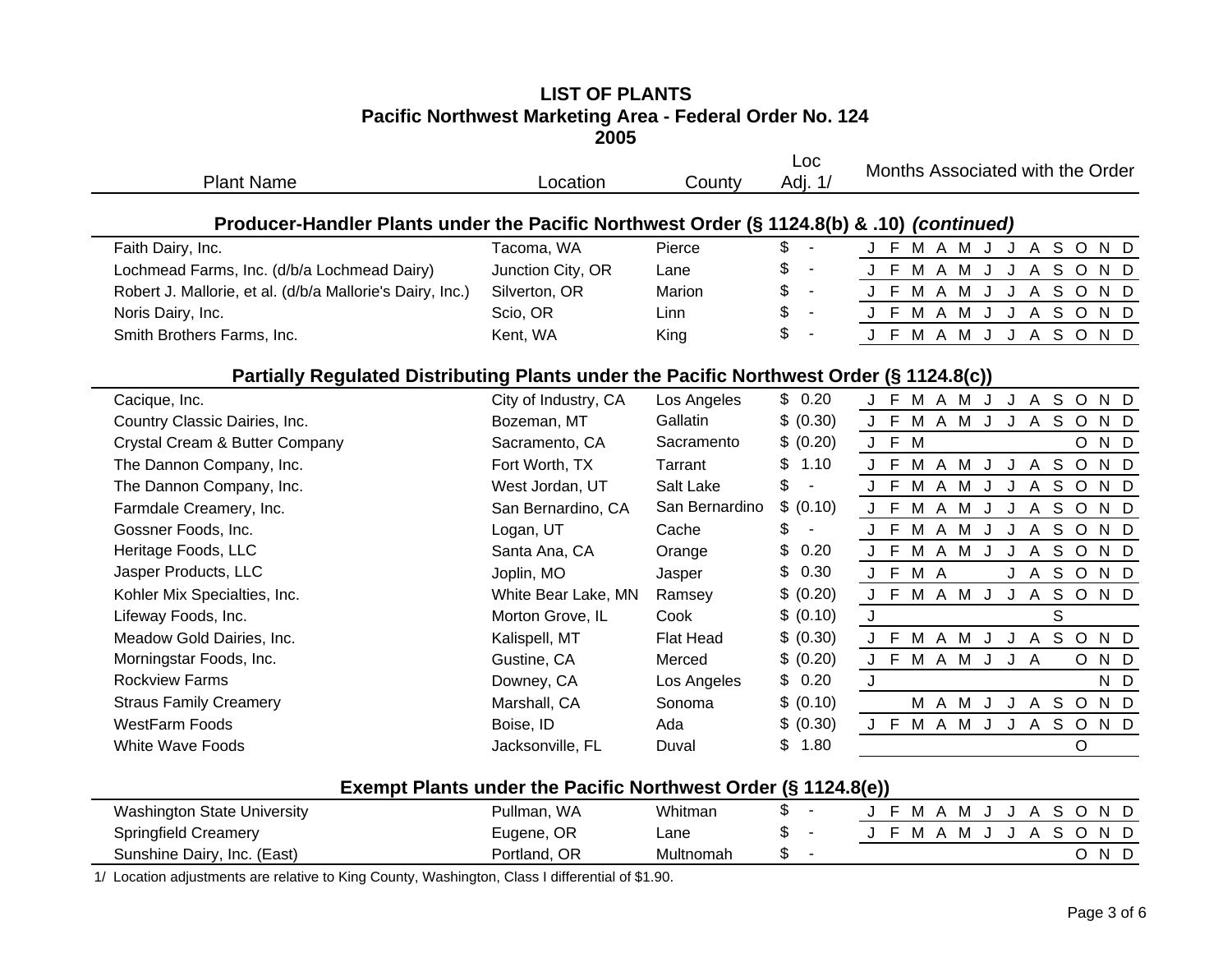#### **LIST OF PLANTS Arizona-Las Vegas Marketing Area - Federal Order No. 131 2005**

| <b>Plant Name</b>                                             |          | Location                                                                       | County      | Loc<br>Adj. 1/       | Months Associated with the Order                          |
|---------------------------------------------------------------|----------|--------------------------------------------------------------------------------|-------------|----------------------|-----------------------------------------------------------|
|                                                               |          | Plants Fully Regulated under the Arizona-Las Vegas Order                       |             |                      |                                                           |
| Pool Distributing Plants (§ 1131.7(a) unless otherwise noted) |          |                                                                                |             |                      |                                                           |
| The Kroger Co., Tolleson Dairy                                |          | Tolleson, AZ                                                                   | Maricopa    | \$<br>$\blacksquare$ | J F M A M J J A S O<br>N D                                |
| Safeway Stores, Inc.                                          |          | Tempe, AZ                                                                      | Maricopa    | \$<br>$\blacksquare$ | J A S O<br>J F M A M<br>J<br>N D                          |
| <b>Shamrock Foods Company</b>                                 |          | Phoenix, AZ                                                                    | Maricopa    | \$<br>$\blacksquare$ | J F M A M J J A S O N D                                   |
| Cooperative Pool Manufacturing Plants (§ 1131.7(d))           |          |                                                                                |             |                      |                                                           |
| United Dairymen of Arizona                                    |          | Tempe, AZ                                                                      | Maricopa    | \$                   | J F M A M J J A S O N D                                   |
|                                                               |          | Qualified Cooperatives under the Arizona-Las Vegs Order                        |             |                      |                                                           |
| Cooperative Associations (Qualified Pursuant to § 1131.18)    |          |                                                                                |             |                      |                                                           |
| United Dairymen of Arizona                                    |          |                                                                                | Tempe, AZ   |                      | J F M A M J J A S O N D                                   |
|                                                               |          | Plants Fully Regulated under Other Federal Orders Distributing or Transferring |             |                      |                                                           |
|                                                               |          | Fluid Milk Products into the Marketing Area (§ 1131.8(a))                      |             |                      |                                                           |
| Farmer's Dairy                                                | F.O. 126 | El Paso, TX                                                                    | El Paso     | \$ (0.10)            | J F M A M J J A S O N D                                   |
| Farmland Dairies, LLC, d/b/a Parmalat                         |          |                                                                                |             |                      |                                                           |
| <b>Grand Rapids</b>                                           | F.O. 33  | Grand Rapids, MI                                                               | Kent        | \$ (0.55)            | F.<br>M<br>м                                              |
| <b>HP Hood LLC</b>                                            | F.O. 1   | Vernon, NY                                                                     | Oneida      | \$<br>0.15           | J F M                                                     |
| <b>HP Hood LLC</b>                                            | F.O. 1   | Winchester, VA                                                                 | Frederick   | \$<br>0.45           | J F M                                                     |
| Morningstar Foods, Inc.                                       | F.O. 1   | Mt. Crawford, VA                                                               | Rockingham  | \$<br>0.45           | $\mathsf{N}$                                              |
| Morningstar Foods, Inc.                                       | F.O. 126 | Sulphur Springs, TX                                                            | Hopkins     | \$<br>0.65           | J A S O<br>M A M J<br>N D<br>J F                          |
| <b>Promised Land Dairy</b>                                    | F.O. 126 | Floresville, TX                                                                | Bexar       | \$<br>1.10           | J F M A M J<br>J A S O<br>N D                             |
| Safeway Stores, Inc.                                          | F.O. 32  | Denver, CO                                                                     | Denver      | \$<br>0.20           | J F M A M<br>$\mathsf{J}$<br>A S O<br>N D<br>$\mathsf{J}$ |
| Schroeder Milk Company, Inc.                                  | F.O. 30  | Maplewood, MN                                                                  | Ramsey      | \$ (0.65)            | A M J J A S O<br>N D                                      |
| Steuben Foods, Inc.                                           | F.O. 1   | Elma, NY                                                                       | Erie        | \$ (0.15)            | M A M<br>J                                                |
| <b>Western Quality Foods</b>                                  | F.O. 126 | Cedar City, UT                                                                 | <b>Iron</b> | \$ (0.75)            | J F M A M J<br>$\circ$<br>J A<br>D                        |
| <b>WestFarm Foods</b>                                         | F.O. 124 | Portland, OR                                                                   | Multnomah   | \$ (0.45)            | M A M J<br>J<br>J A                                       |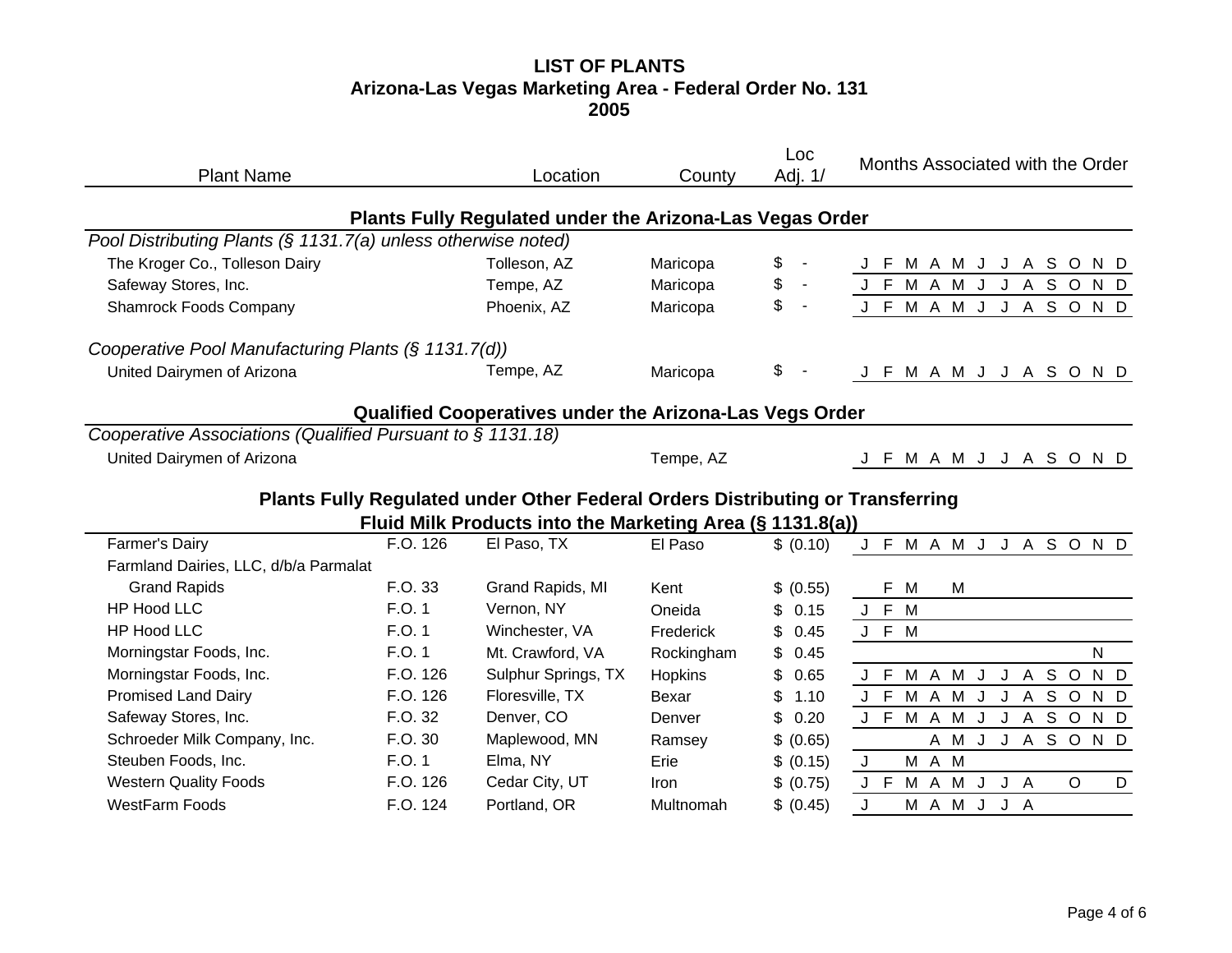# **LIST OF PLANTS Arizona-Las Vegas Marketing Area - Federal Order No. 131 2005**

| <b>Plant Name</b>                                                                       | Location                         | County         | Loc<br>Adj. 1/ | Months Associated with the Order                        |
|-----------------------------------------------------------------------------------------|----------------------------------|----------------|----------------|---------------------------------------------------------|
| Producer-Handler Plants under the Arizona-Las Vegas Order (§ 1131.8 (b) & 10)           |                                  |                |                |                                                         |
| Aurora Organic Dairy                                                                    | Platteville, CO                  | Weld           | \$0.10         | J F M A M J<br>J A S O N D                              |
| Hettinga, Hein and Ellen (d/b/a Sarah Farms)                                            | Yuma, AZ                         | Yuma           | \$ (0.25)      | J A S O N D<br>J F M A M J                              |
| <b>Sunrise Dairy</b>                                                                    | Taylor, AZ                       | Navajo         | \$ (0.45)      | J F M A M J<br>ASOND<br>J                               |
| Partially Regulated Distributing Plants under the Arizona-Las Vegas Order (§ 1131.8(c)) |                                  |                |                |                                                         |
| Alta Dena Certified Dairy                                                               | City of Industry, CA             | Los Angeles    | \$ (0.25)      | J F M A M J J A S O N D                                 |
| Cacique, Inc.                                                                           | City of Industry, CA             | Los Angeles    | \$ (0.25)      | J F M A M J J A S O N D                                 |
| Country Classic Dairies, Inc.                                                           | Bozeman, MT                      | Gallatin       | \$ (0.75)      | J F M A M J J A S O N D                                 |
| Cream o'Weber, Inc.                                                                     | Salt Lake City, UT               | Salt Lake      | \$ (0.45)      | J F M A M J J A S O<br>N D                              |
| Crystal Cream & Butter Company                                                          | Sacramento, CA                   | Sacramento     | \$ (0.20)      | J F M<br>$\circ$<br>N D                                 |
| The Dannon Company, Inc.                                                                | Ft. Worth, TX                    | Tarrant        | 0.65<br>\$     | J F M A M J J A S O N D                                 |
| The Dannon Company, Inc.                                                                | West Jordan, UT                  | Salt Lake      | \$ (0.45)      | J F M A M J J A S O N D                                 |
| Driftwood Dairy                                                                         | El Monte, CA                     | Los Angeles    | \$ (0.25)      | J F<br>M J<br>J                                         |
| Farmdale Creamery, Inc.                                                                 | San Bernardino, CA               | San Bernardino | \$ (0.55)      | J F M A M J J A S O N D                                 |
| Gossner Foods, Inc.                                                                     | Logan, UT                        | Cache          | \$ (0.45)      | M A M J<br>J A S O N D<br>$\mathbf{I}$ .<br>$\mathsf F$ |
| <b>Heartland Farms</b>                                                                  | City of Industry, CA             | Los Angeles    | \$ (0.25)      | J F M A M J<br>J A S O N D                              |
| Heritage Foods, LLC                                                                     | Santa Ana, CA                    | Orange         | \$ (0.25)      | J F M A M J<br>J A S O N D                              |
| Jasper Products, LLC                                                                    | Joplin, MO                       | Jasper         | \$ (0.15)      | F M A<br>ASOND<br>J.<br>$\mathsf{J}$                    |
| Jersey Maid Milk Products, Inc.                                                         | City of Commerce, CA Los Angeles |                | \$ (0.25)      | J F M A M J<br>J A S O N D                              |
| Kohler Mix Specialties, Inc.                                                            | White Bear Lake, MN              | Ramsey         | \$ (0.65)      | J A S O N D<br>J F M A M J                              |
| Meadow Gold Dairies, Inc.                                                               | Salt Lake City, UT               | Salt Lake      | \$ (0.45)      | J F M A M J<br>J A S O N D                              |
| Morningstar Foods, Inc.                                                                 | Gustine, CA                      | Merced         | \$ (0.65)      | J F M A M J<br>J A S<br>$\circ$<br>N D                  |
| Ralph's Grocery Co.                                                                     | Compton, CA                      | Los Angeles    | \$ (0.25)      | J F M A M J<br>J A S O<br>N D                           |
| Ralph's Grocery Co.                                                                     | Riverside, CA                    | Riverside      | \$ (0.35)      | J F M A M J<br>A S<br>J<br>$\circ$<br>N D               |
| <b>Rockview Farms</b>                                                                   | Downey, CA                       | Los Angeles    | \$ (0.25)      | J F M A M J J A S O<br>N D                              |
| <b>Straus Family Creamery</b>                                                           | Marshall, CA                     | Sonoma         | \$ (0.55)      | M A M J J A S O N D                                     |
| Unified Western Grocers, Inc.                                                           | Los Angeles, CA                  | Los Angeles    | \$ (0.25)      | J F M A M J J A S                                       |
| <b>Western Quality Foods</b>                                                            | Cedar City, UT                   | Iron           | \$ (0.75)      | S<br>N                                                  |
| <b>WestFarm Foods</b>                                                                   | Boise, ID                        | Ada            | \$ (0.75)      | J F M A M J J A S O N D                                 |